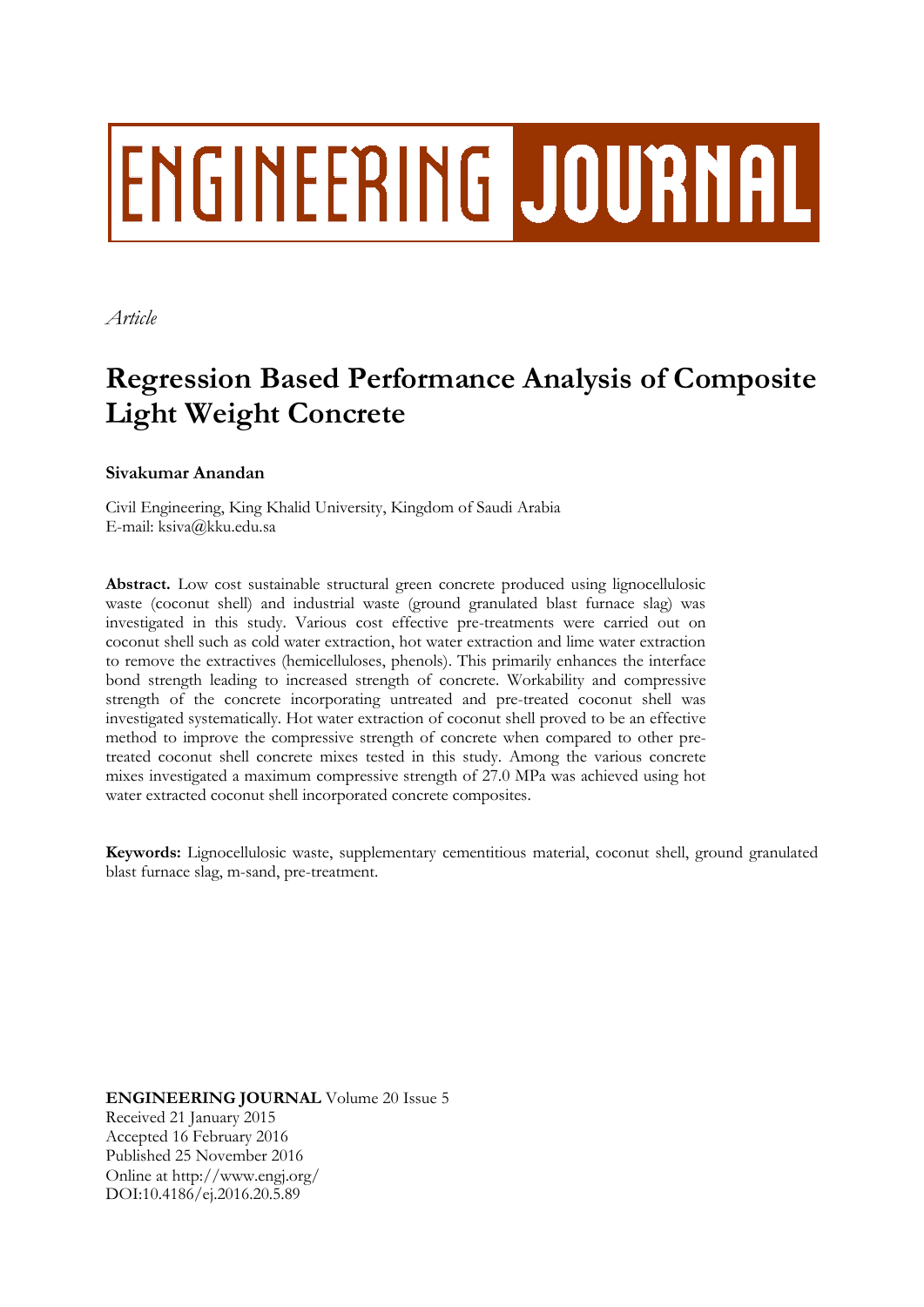#### **1. Introduction**

Sustainable alternative construction materials from waste, is gaining popularity in construction due to environmental issues posed by conventional concrete. Instead of dumping these industrial and agricultural waste as landfill, it can be used effectively as a substitute material in concrete production, thereby reducing the cost of construction [1]. The use of supplementary pozzolanic materials such as ground granulated blast furnace slag (GGBFS), silica fume, rice husk ash, coal ash, wood ash can reduce the use of Portland cement, as well as produce a durable concrete [2, 3]. GGBFS is a by-product obtained from iron processing industry and replacement of cement with GGBFS has proved to increase the resistance against carbonation, sulphate attack, alkali silica reaction and chloride penetration [4].

Next to Portland cement, production of coarse aggregate is the major source responsible for 13-20% of total CO<sup>2</sup> emission. Many efforts have been taken by researchers to promote the usage of waste materials in concrete and to reduce natural resource depletion [2]. In recent years coconut shell (CS) has been successfully used as coarse aggregate owing to its light weight and production of low cost concreting. These are primarily the waste material obtained from agricultural sector and around 15 billion nuts is produced annually in India. The discarded shells are used for handicraft making, in pharmaceuticals, as activated carbon and as fuel for boilers. Apart from this, vast amount of CS is yet to be utilized effectively. Coconut shell concrete (CSC) is classified under light weight concrete and has proven mechanical and durability properties in acceptable range on par with other light weight concrete [5, 6]. Since the composition of CS is comparable to hardwood and generally, hard wood is incompatible with cement. Pretreatment is necessary to increase its compatibility. Wood materials generally contains soluble organic compounds such as hemicelluloses, starch and phenols known as extractives; insoluble compounds such as lignin, which retard the setting and strength development of cement and make the wood incompatible with cement [7]. It has been noted that cold water extraction dissolves tannins, gums, sugar and coloring matter whereas in addition, hot water extraction dissolves starch, increasing wood cement compatibility [8]. Analysis of CS showed: moisture 8%, ash 0.6%, ethanol extractive 4.2%, lignin 29.4%, hemicelluloses (pentosans) 27.7%, uronic anhydrides 3.5%, cellulose 26.6%, methoxyl 5.6%, nitrogen 0.11% and phenols 26.5% [9]. There was not much significant research carried out on pre-treatment of CS, but coconut coir was pre-treated by various methods like hot water extraction, alkali treatment, for making coir cement boards and to increase the compatibility with cement. Coconut coir possesses high lignin and low cellulose similar to coconut shell which makes them strong and durable. Also mechanical and durability properties of wood cement composites was improved by adding pozzolanic materials like fly ash, silica fume, GGBFS and metakaolin [10]. In addition pre-treatment was carried out by researchers on palm shell which is effectively used as light weight aggregate. Pre-treating palm shell with 20% poly vinyl alcohol (PVA) achieved a compressive strength of 32.84 MPa and with 5% slaked lime solution achieved a compressive strength of 17.87 MPa whereas untreated palm shell concrete achieved a compressive strength of 23.6 MPa [11]. Also replacing 30% of cement by GGBFS reduced the slump significantly in palm shell concrete. In contrast GGBFS increase the viscosity which resists the floating of light weight aggregate and also it prevented the bleeding in concrete [2].

Due to scarcity of river sand in recent years and its large scale usage poses threat to ground water protection, manufactured sand (M-sand) has been used successfully in construction as a suitable alternative, which is cost wise affordable than river sand. M-sand is produced by crushing rock for fine aggregate size in a well graded form. M-sand has angular and rough surface than compared to naturally weathered river sand. M-sand concrete has better mechanical and durability properties than river sand concrete [12].

# **2. Need for This Study**

Even though, research has been done using the above said alternative aggregates (CS and M-sand) and supplementary cementitious material (GGBFS) separately, there was not much significant research has been carried out using all these sustainable waste into concrete. In this study, concrete mix was arrived using CS as coarse aggregate (C), GGBFS as pozzolan and M-sand as fine aggregate (F) to produce structural concrete thereby reducing the environmental consequence caused by conventional concrete materials. Since the composition of CS is similar to wood, various low cost pre-treatments like cold water extraction, hot water extraction and lime water extraction was carried out in this investigation. The compatibility with cement and the characteristics of untreated and pre-treated CSC was systematically analyzed.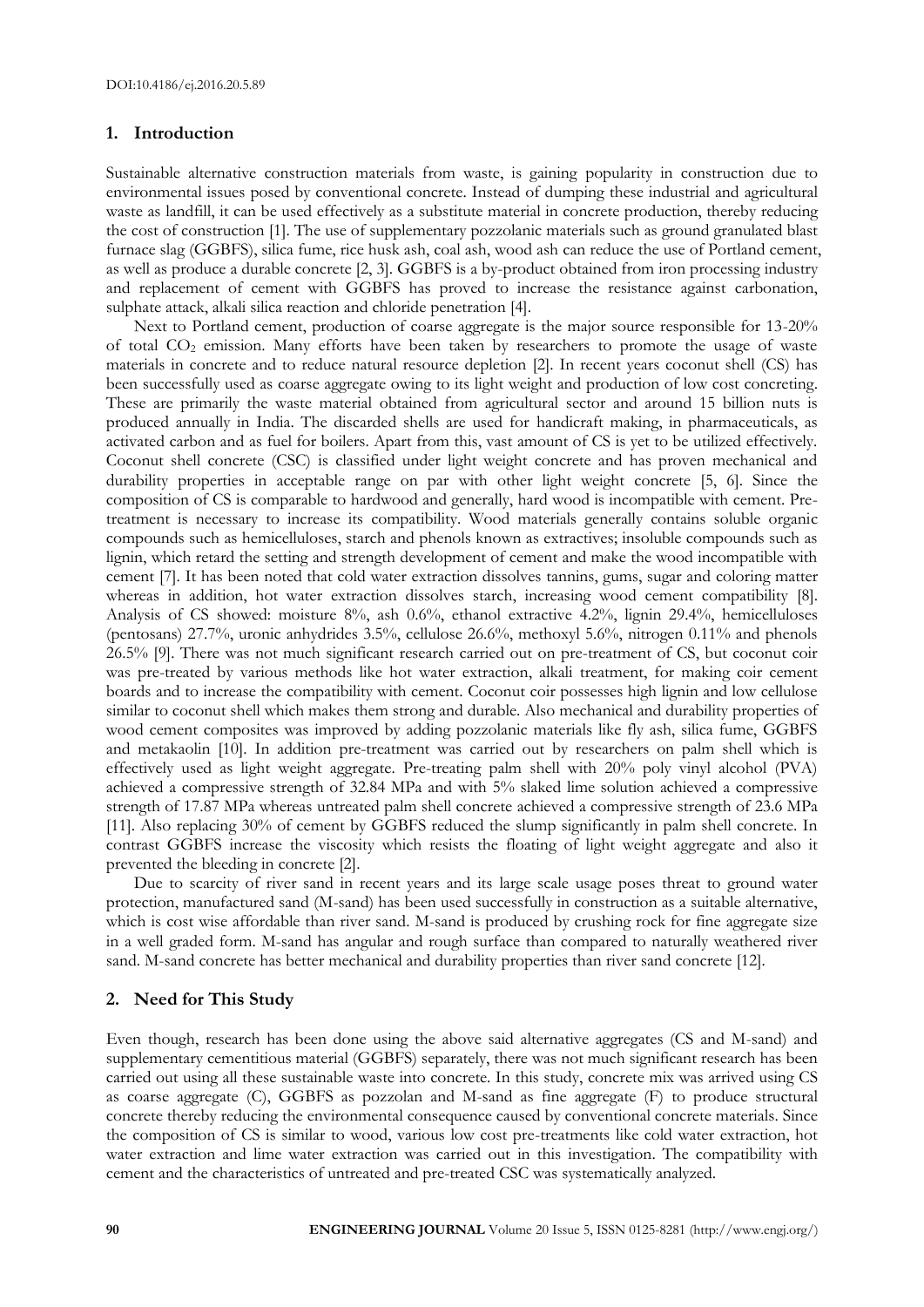# **3. Experimental Study**

# **3.1. Materials Used**

# 3.1.1. CS as coarse aggregate

CS is collected from local source and was well seasoned by drying in sunlight to increase its resistance against insect and fungal attack since; it is an organic material like wood and prone to decomposition. Since CS is flaky and irregular in shape it cannot be broken into particular shape; hence it was randomly broken into smaller pieces and two size of CS was selected. Shell size passing through 12.5mm and retained on 10 mm; passing through 10mm and retained on 4.75mm was used as shown in Fig. 1. A good gradation of CS was achieved by adjusting the proportion of two size of CS in such a way to achieve minimum voids by packing density method. The concept behind packing density is that the voids created by larger size particle would be occupied by smaller size particle. In packing density method the smaller and larger size CS were mixed in different proportions by mass in a container of known volume and the bulk density was found. Since CS is flaky and curvy in nature, voids are formed in between large particles. The bulk density increases as we increase the mass proportion of smaller size CS, as the smaller size CS tends to occupy the voids formed by larger shell and after a particular proportion the bulk density starts decreasing as it reaches the optimum packing as shown in Fig. 2. Also the percentage voids for maximum bulk density is minimum, since maximum packing is attained as shown in Fig. 2. Maximum Bulk density was achieved for 70% of 10mm – 4.75mm size and 30% for 12.5mm – 10mm size of CS with minimum percentage voids as shown in Fig. 2. The physical properties of CS and M-sand were given in Table 1.



Fig. 1. Processed coconut shell aggregates.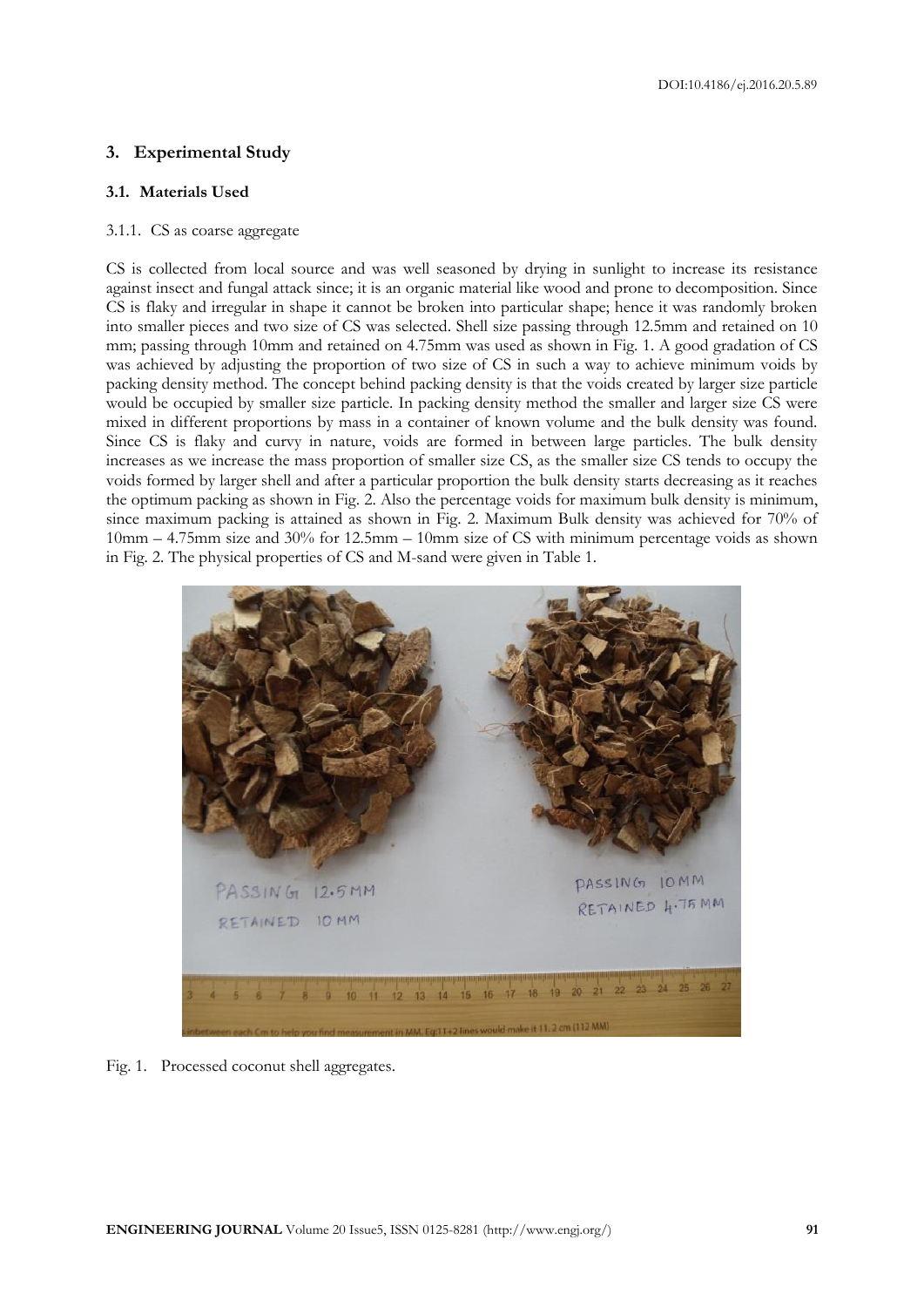

Fig. 2. Packing density for two sizes of air dried CS.

Table 2. Physical and mechanical properties of CS and M-sand.

| Physical and mechanical      |        | CS                     | M-sand  |                   |
|------------------------------|--------|------------------------|---------|-------------------|
| properties                   |        |                        |         |                   |
| Loose air dried bulk density | 692    | $\text{kg}/\text{m}^3$ | 1599    | kg/m <sup>3</sup> |
| Moisture content             | 10.33  | $\frac{0}{0}$          |         |                   |
| Specific gravity             | 0.99   |                        | 2.541   |                   |
| Water absorption (24 hours)  | 29.602 | $\frac{0}{0}$          | 0.64    | $\frac{0}{0}$     |
| Aggregate crushing value     | 1.597  | $\frac{0}{0}$          |         |                   |
| Aggregate impact value       | 3.937  | $\frac{0}{0}$          |         |                   |
| Fineness modulus             | 6.3    |                        | 2.91    |                   |
| Bulking                      |        |                        | 44      | $\frac{0}{0}$     |
| Sieve analysis               |        |                        | Zone II |                   |

3.1.2. M-sand as fine aggregate

M-sand was used as fine aggregate (F) and the sieve analysis results conforms to zone II as per IS 383-1970 [13]. Gradation curve for M-sand and CS was shown in Fig. 3.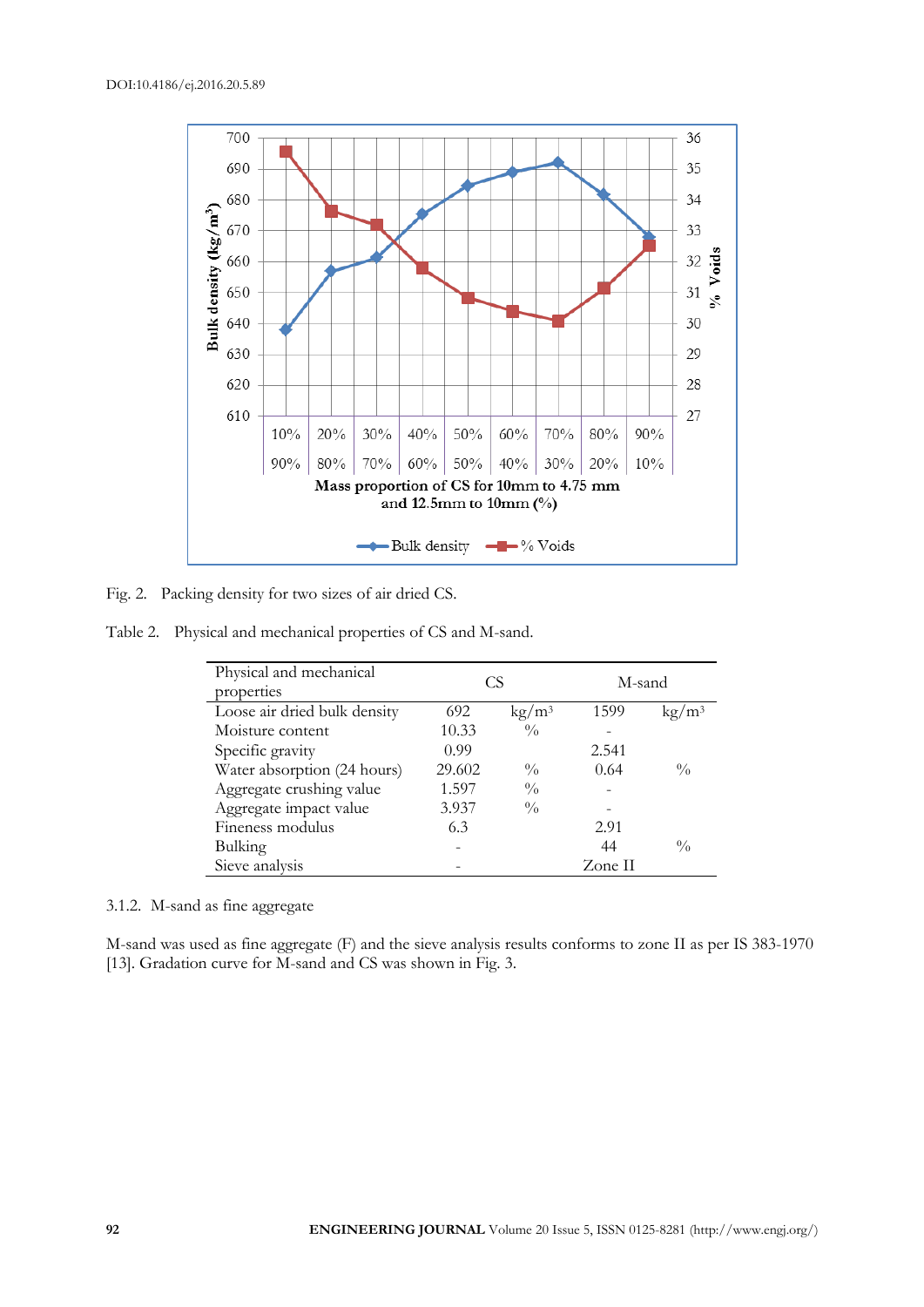

Fig. 3. Gradation curve for CS and M-sand.

3.1.3. GGBFS as mineral admixture

GGBFS with specific gravity of 2.9 was replaced by 0%, 25% and 50% by mass of binder.

3.1.4. Ordinary Portland cement

OPC of grade 53 with specific gravity of 3.15 was used throughout this experiment conforming to IS 12269-1987 [14].

# 3.1.5. Hyper plasticizer

Carboxylic ether plasticizer of specific gravity 1.15 was used by 1% mass of binder (B) i.e cement and GGBFS throughout the test in order to facilitate workability of fresh concrete mixes with water binder ratio of 0.35.

3.1.6. Water

Potable water (W) free from any contaminants was used in this study.

# **3.2. Mix Design and Experimental Methodology**

Mix design was carried out using ACI 211.2-98 [15] specifications primarily used for light weight concrete. Various trial mixes were carried out by varying W/B, C/F ratios and percentage replacement of GGBFS by using air dried CS (untreated CS). Trial mixes were casted with three cubes for each mix and its workability and compressive strength was determined. Nine mixes which has shown better compressive strength has been selected (see Table 2), and further studies were done on those mixes by doing various pre-treatment on CS.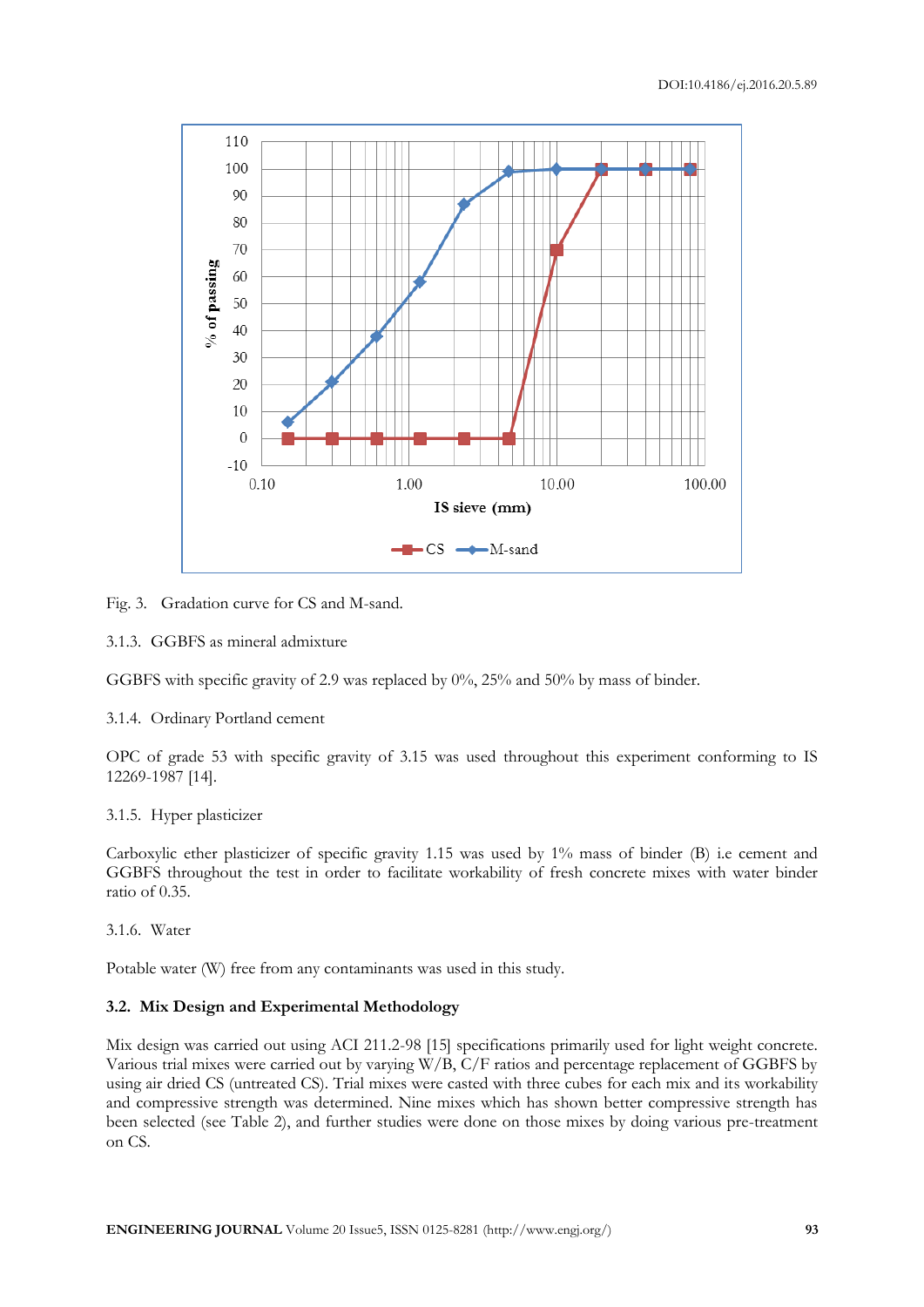| W/B  | CA /<br>FА | % of<br><b>GGBFS</b> | Cement<br>$\text{kg}/\text{m}^3$ | <b>GGBFS</b><br>$\frac{\text{kg}}{\text{m}^3}$ | M-sand<br>$\frac{\text{kg}}{\text{m}^3}$ | <b>CS</b><br>$\left(\frac{\text{kg}}{\text{m}^3}\right)$ | Super<br>plasticizer<br>$\left({\rm kg}/{\rm m}^3\right)$ | Water<br>$\left(\frac{\text{kg}}{\text{m}^3}\right)$ |
|------|------------|----------------------|----------------------------------|------------------------------------------------|------------------------------------------|----------------------------------------------------------|-----------------------------------------------------------|------------------------------------------------------|
| 0.35 | 0.28       | $\Omega$             | 540.54                           | 0.00                                           | 938.10                                   | 262.67                                                   | 5.41                                                      | 189.19                                               |
| 0.35 | 0.28       | 25                   | 401.35                           | 133.78                                         | 938.10                                   | 262.67                                                   | 5.35                                                      | 187.30                                               |
| 0.35 | 0.28       | 50                   | 264.91                           | 264.91                                         | 938.10                                   | 262.67                                                   | 5.30                                                      | 185.44                                               |
| 0.35 | 0.33       | $\Omega$             | 540.54                           | 0.00                                           | 872.92                                   | 288.06                                                   | 5.41                                                      | 189.19                                               |
| 0.35 | 0.33       | 25                   | 401.35                           | 133.78                                         | 872.92                                   | 288.06                                                   | 5.35                                                      | 187.30                                               |
| 0.35 | 0.33       | 50                   | 264.91                           | 264.91                                         | 872.92                                   | 288.06                                                   | 5.30                                                      | 185.44                                               |
| 0.35 | 0.38       | $\Omega$             | 540.54                           | 0.00                                           | 816.21                                   | 310.16                                                   | 5.41                                                      | 189.19                                               |
| 0.35 | 0.38       | 25                   | 401.35                           | 133.78                                         | 816.21                                   | 310.16                                                   | 5.35                                                      | 187.30                                               |
| 0.35 | 0.38       | 50                   | 264.91                           | 264.91                                         | 816.21                                   | 310.16                                                   | 5.30                                                      | 185.44                                               |

Table 2. Mix proportions used.

#### 3.2.1. Pre-treatment on CS

Various cost effective pre-treatment like cold water extraction, hot water extraction and lime water extraction was done on CS and was used for the selected mix. The physical appearance of the untreated and pre-treated CS was shown in Fig. 4.



Fig. 4. Physical appearance of untreated and pre-treated CS.

# 3.2.2. Cold water extraction

The CS was soaked in potable water for 24 hours, washed thoroughly and surface dried. Soaking in cold water for 24 hours dissolves the soluble extractives from CS.

# 3.2.3. Hot water extraction

The CS was kept in boiling water (100 degree Celsius) for 15 minutes and then extracted for air drying.

#### 3.2.4. Lime water extraction

CS is soaked in 10% lime solution for 24 hours and then washed thoroughly to remove the excess lime and then surface dried since; excess lime causes unsoundness of concrete. Lime reacts with lignin, outer harder layer present in the CS and hydrolyze it thus making it non-reactive.

3.2.5. Casting and testing methodology

CSC cubes were casted of 100 mm x 100 mm x 100 mm size. Three cubes were casted for each mix using untreated and pre-treated CS. After casting, the cubes were covered with polythene sheet to prevent moisture evaporation. The cubes were de-moulded after 24 hours and then cured in potable water at room temperature. The compressive strength of cubes were tested using Digital compression testing machine of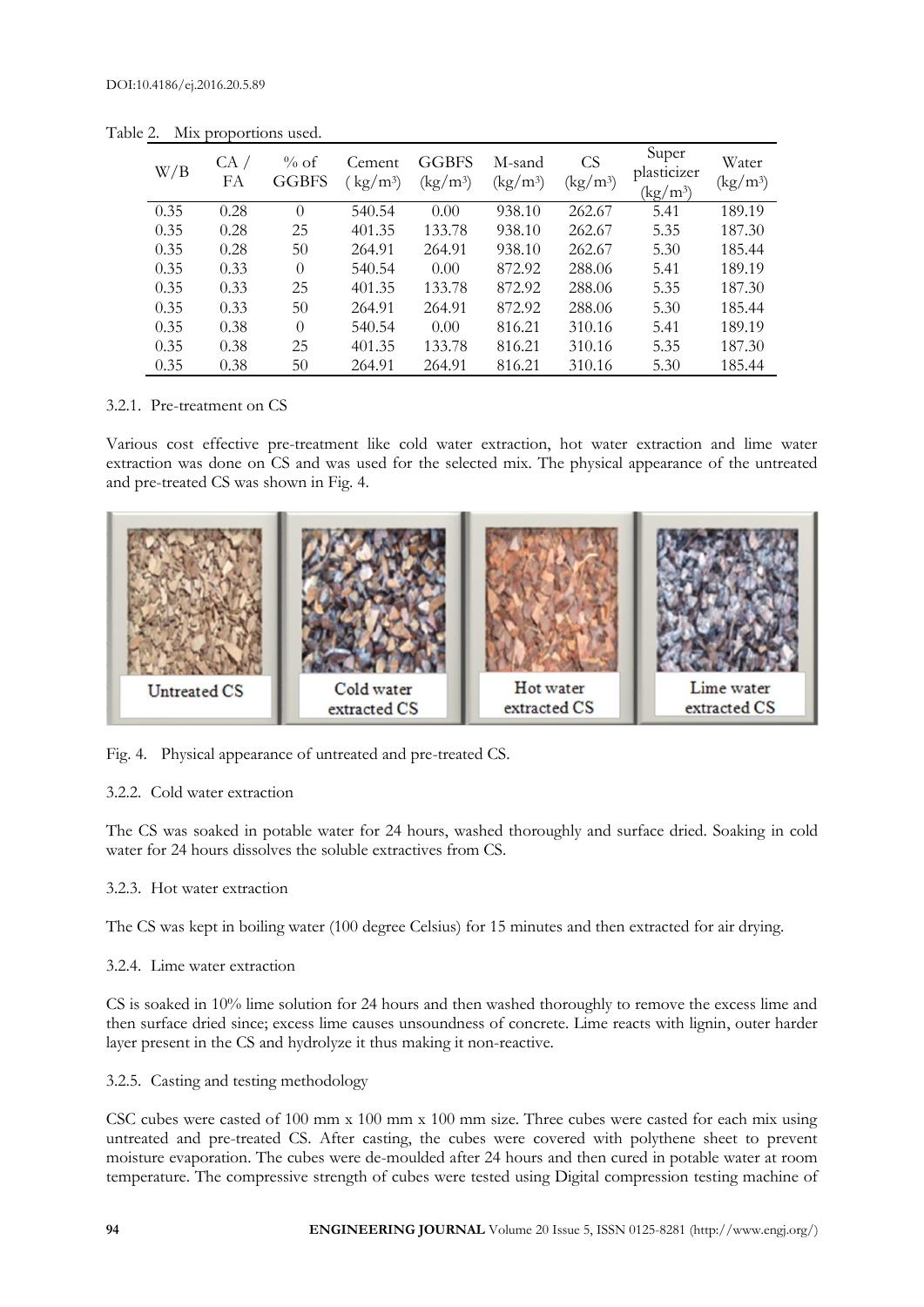2000 kN capacity operated at a pace rate of 2.3 kN/sec as per IS 516-1959 [16]. The average compressive strength of three cubes was taken.

#### **4. Results and Discussion**

#### **4.1. Effect of GGBFS on Workability**

The workability of CS incorporated concrete mixes with various percentage (0%, 25% and 50%) replacements of GGBFS was measured using slump cone test. A typical graph showing percentage replacement of GGBFS versus slump was plotted in Fig. 5 for C/F ratio of 0.28, which shows the reduction in workability as the percentage replacement of GGBFS increases. GGBFS being finer than cement requires more water for surface wetting and this may be the reason for reduction in slump which can be observed in Fig. 5. Also, it is inferred from the results provided in Table 3 that workability of cold water extracted and hot water extracted CS was more or less similar. Workability of air dried untreated CSC is slightly lower than cold water extracted CSC. Since untreated CS tends to absorb moisture from concrete which reduces the slump and also there is no availability of free moisture because of less water content, hence only marginal difference in workability was noticed. Also with the increase in C/F ratio the total surface area decreases with the increase in CS and workability increases because of less binder content occupied. The flaky particles of CS were also a factor leading to good workability. The workability of lime water treated CS in concrete was lesser than untreated CS and this may be due to the hydration of residual lime on CS and also the surface roughness caused by the leaching of CS by lime. Even then, the addition of GGBFS caused a reduction in workability a subsequent increase in the viscosity of the matrix leads to homogeneous distribution of CS in the concrete.

#### **4.2. Compressive Strength of Untreated and Pre-Treated CSC**

The selected mixes were tested as per IS516-1959 [15] and the compression test results were given in Table 3. It can be noted that the compressive strength of CSC exhibited an increase in strength with an increase in density of concrete as noted in Figs. 6 and 7. There exists a good linear correlation between 7 day strength and 28 day strength as shown in Fig. 8 by which the 28 day strength can be interpreted from the 7 day strength. Apparently, the corresponding increase in strength was higher in hot water extracted CS incorporated concrete due to the effective extrication of hemicelluloses and phenol content on the surface of the CS, which can affect the inter-bonding of matrix and aggregates. Also, a compromising strength enhancement was anticipated in the case of cold water extracted CSC. In the case of lime water extracted CSC a marginal increase in compressive strength was observed. A similar trend was noted at 28 days testing in which case the hot water extracted CS had shown a relatively higher increase on the compressive strength compared to other pre-treated CSC. The failure process initiated with the spalling of concrete surface and a gradual crushing was observed. This also exhibited a controlled failure due to de-bonding of aggregates from the matrix and the concrete had shown pseudo ductile failure behavior. Though the CS is pre-treated it was observed that the failure of CSC cube was due to the poor interface bond between CS and mortar. This may be due to the organic property and smoothness of CS in the concave side. Similar failure pattern in palm shell concrete due to weak interface bonding was observed [10]. As the target was to achieve a low cost concrete, low cost pre-treatment techniques like cold water extraction, hot water extraction and lime water extraction was carried out and its characteristics was studied. Control concrete mix with 100% cement (CCM12) achieved higher compressive strength for untreated and pre-treated CSC when compared to other mix. Whereas mix M1 with 25% replacement of cement by GGBFS achieved compressive strength next to the control concrete CCM12. The compressive strength decreases as the C/F ratio increases (see Fig. 9), which show that the compressive strength depends on the volume of the CS used. Also from Fig. 9 it can be seen that there is not much improvement in 7 days and 28 days strength for untreated CSC for all the C/F ratios, this may be due to the retarders like hemicelluloses and phenols on the surface of the CS. As the C/F ratio increases there was not much significant difference between compressive strength for 7 days and 28 days this may be due to the presence of more extractives in CS for higher C/F ratio.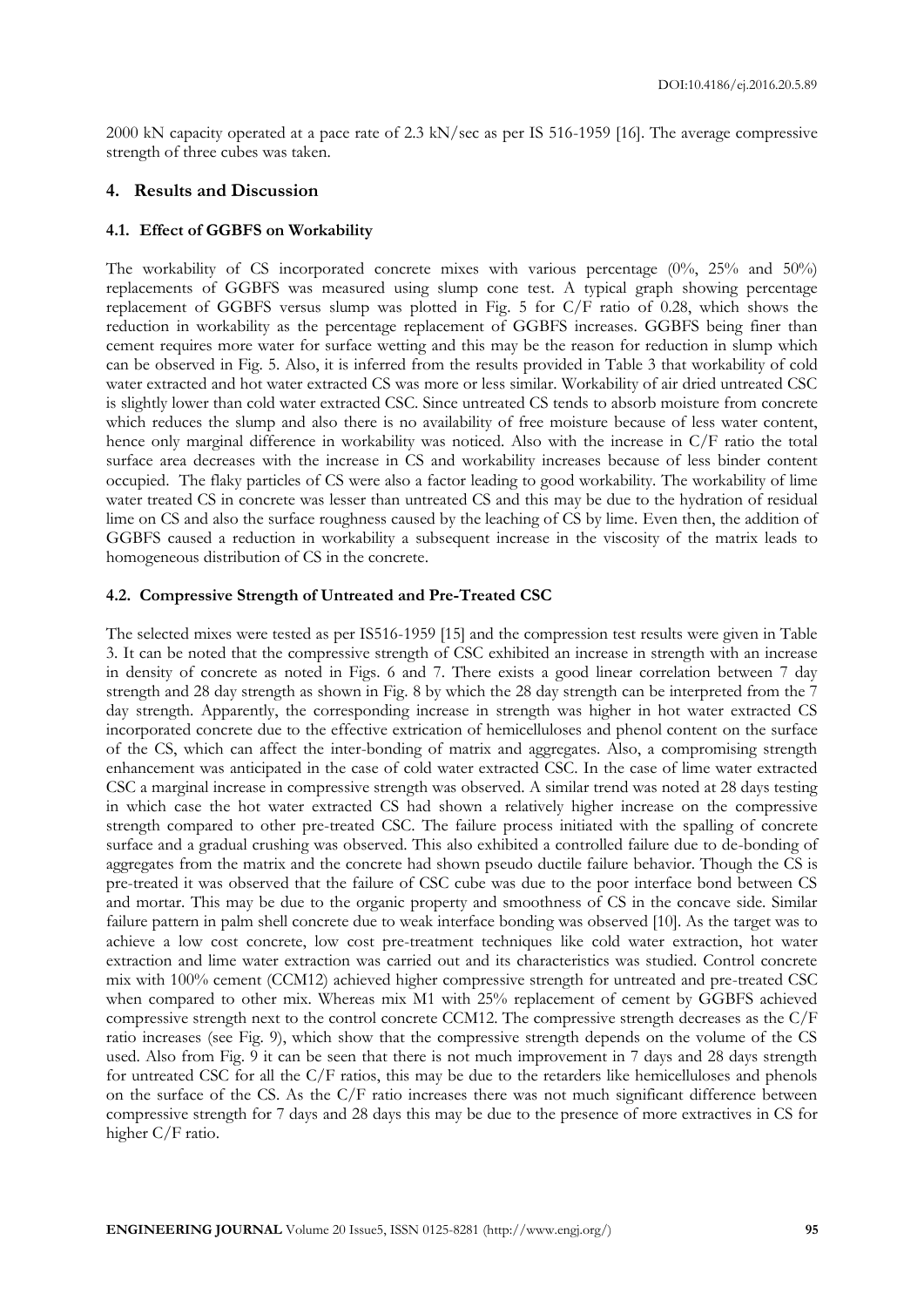

Fig. 5. Relationship between slump and % replacement of GGBFS for C/F-0.28.



Fig. 6. Relationship between 7 day density versus compressive strength of concrete mixes.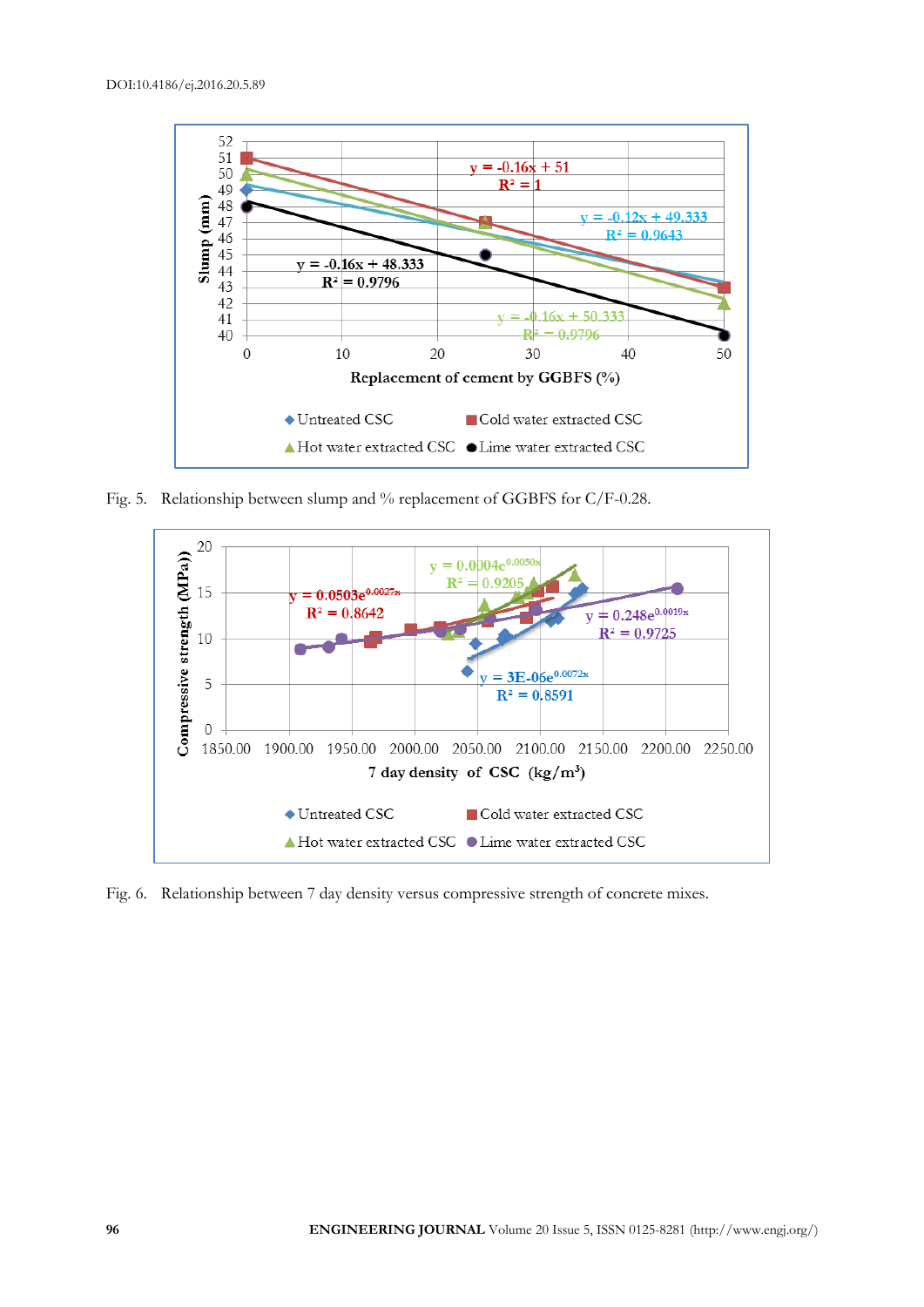| Mix ID                  |         |                      | Untreated CSC        |                |                                                                                                          |                                           |      |                  | Cold water extracted CSC |                                                           |                                           |                 | Hot water extracted CSC |                |                 |                                           | Lime water extracted CSC |                |                  |                                                           |
|-------------------------|---------|----------------------|----------------------|----------------|----------------------------------------------------------------------------------------------------------|-------------------------------------------|------|------------------|--------------------------|-----------------------------------------------------------|-------------------------------------------|-----------------|-------------------------|----------------|-----------------|-------------------------------------------|--------------------------|----------------|------------------|-----------------------------------------------------------|
|                         |         |                      | <b>Compressive</b>   |                |                                                                                                          |                                           |      | Compressive      |                          |                                                           |                                           |                 | Compressive             |                |                 |                                           |                          | Compressive    |                  |                                                           |
|                         | Density |                      | strength             |                |                                                                                                          | Density                                   |      | strength         |                          |                                                           | Density                                   |                 | strength                |                | Slump           | Density                                   |                          | strength       |                  |                                                           |
|                         |         | (kg/m <sup>3</sup> ) | (MPa)                |                | $\begin{pmatrix} \overline{\mathbf{u}} & \mathbf{u} \\ \overline{\mathbf{u}} & \mathbf{u} \end{pmatrix}$ | $\left( \mathrm{kg}/\mathrm{m}^3 \right)$ |      | (MPa)            |                          | $\begin{array}{c} \text{Sump} \\ \text{(mm)} \end{array}$ | $\left( \mathrm{kg}/\mathrm{m}^3 \right)$ |                 | (MP <sub>a</sub>        |                | (mm)            | $\left( \mathrm{kg}/\mathrm{m}^3 \right)$ |                          | (MPa)          |                  | $\begin{array}{c} \text{Sump} \\ \text{(mm)} \end{array}$ |
|                         |         |                      |                      | $\frac{28}{2}$ |                                                                                                          |                                           | 28   |                  | 28                       |                                                           |                                           | $\overline{28}$ |                         | 28             |                 |                                           | 28                       |                | 28               |                                                           |
|                         | days    | days                 | days                 | days           |                                                                                                          | $d$ a $\nabla$ s                          | days | days             | days                     |                                                           | days                                      | days            | days                    | days           |                 | days                                      | days                     | days           | days             |                                                           |
| CM12                    | 2134    | 2180                 | 15.5                 | 20.4           |                                                                                                          | $\overline{10}$                           | 2123 | 15.7             | 25.3                     | 51                                                        | 2128                                      | 2138            | 16.9                    | 27.0           | $\overline{50}$ | 2209                                      | 2075                     | 15.5           | $\frac{210}{21}$ | \$                                                        |
| $\overline{\mathbf{M}}$ | 2128    | 2167                 | 14.9                 | 191            |                                                                                                          | 2098                                      | 2119 | 15.2             | 25.0                     |                                                           | 2095                                      | 2119            | 16.0                    | 25.7           |                 | 2097                                      | 2071                     | 13.2           | 20.2             |                                                           |
| M2                      | 2115    | 2144                 | 12.2                 | 16.1           |                                                                                                          | 2096                                      | 2114 | 13.4             | 21.9                     |                                                           | 2090                                      | 2095            | 15.0                    | 23.8           | 42              | 2060                                      | 2056                     | 123            | 19.5             |                                                           |
| CCM <sub>34</sub>       | 2109    | 2130                 | 11.9                 | 15.9           | $\frac{4}{5}$                                                                                            | 2089                                      | 2107 | 123              | 21.7                     | ဢ                                                         | 2083                                      | 2089            | 14.5                    | 23.2           | 54              | 2036                                      | 2043                     | Ξ              | 19.2             |                                                           |
| M <sub>3</sub>          | 2073    | 2122                 | 0.3                  | 147            | $\overline{52}$                                                                                          | 2058                                      | 2071 | $\overline{2.0}$ | 21.5                     | ႜ႙                                                        | 2081                                      | 2082            | 14.5                    | 22.6           | အိ              | 2021                                      | 2033                     | 10.8           | $\overline{C}$   |                                                           |
| $\overline{M}4$         | 2072    | 2113                 | $\overline{0.4}$     | 14.5           |                                                                                                          | 2020                                      | 2035 | 12               | 21.4                     | ន                                                         | 2056                                      | 2081            | 13.7                    | 22.5           | $\overline{50}$ | 2020                                      | 2018                     | 10.9           | 16.3             |                                                           |
| CM <sub>56</sub>        | 2070    | 2081                 | $\frac{6}{2}$        | 12.5           | $\frac{8}{5}$                                                                                            | 1997                                      | 1996 | $\frac{0}{110}$  | 21.3                     | $\frac{8}{2}$                                             | 2054                                      | 2069            | 123                     | 22.3           | ೫               | 1942                                      | 2009                     | 10.0           | 16.0             | န္တ                                                       |
| <b>NL5</b>              | 2049    | 2069                 | $\frac{4}{3}$        | 10.6           | 3                                                                                                        | 1969                                      | 1966 | 10.2             | 16.4                     | 55                                                        | 2035                                      | 2061            | 10.8                    | $\frac{18}{1}$ | 54              | 1932                                      | 1988                     | $\overline{5}$ | 15.4             | $\frac{8}{3}$                                             |
| M <sub>6</sub>          | 2042    | 2051                 | $\ddot{\phantom{0}}$ |                | 51                                                                                                       | G5<br>$\tilde{e}$                         | 1958 | 97               | 15.8                     | 52                                                        | 2027                                      | 2055            | 10.5                    | 17.2           | 51              | 1909                                      | 1983                     | 8.9            | 14.3             | $\frac{46}{5}$                                            |
|                         |         |                      |                      |                |                                                                                                          |                                           |      |                  |                          |                                                           |                                           |                 |                         |                |                 |                                           |                          |                |                  |                                                           |

Table 3. Compressive strength and slump for untreated and pre-treated CSC.

Note: CCM refers to control concrete mix; M refers to coconut shell replaced concrete mixes.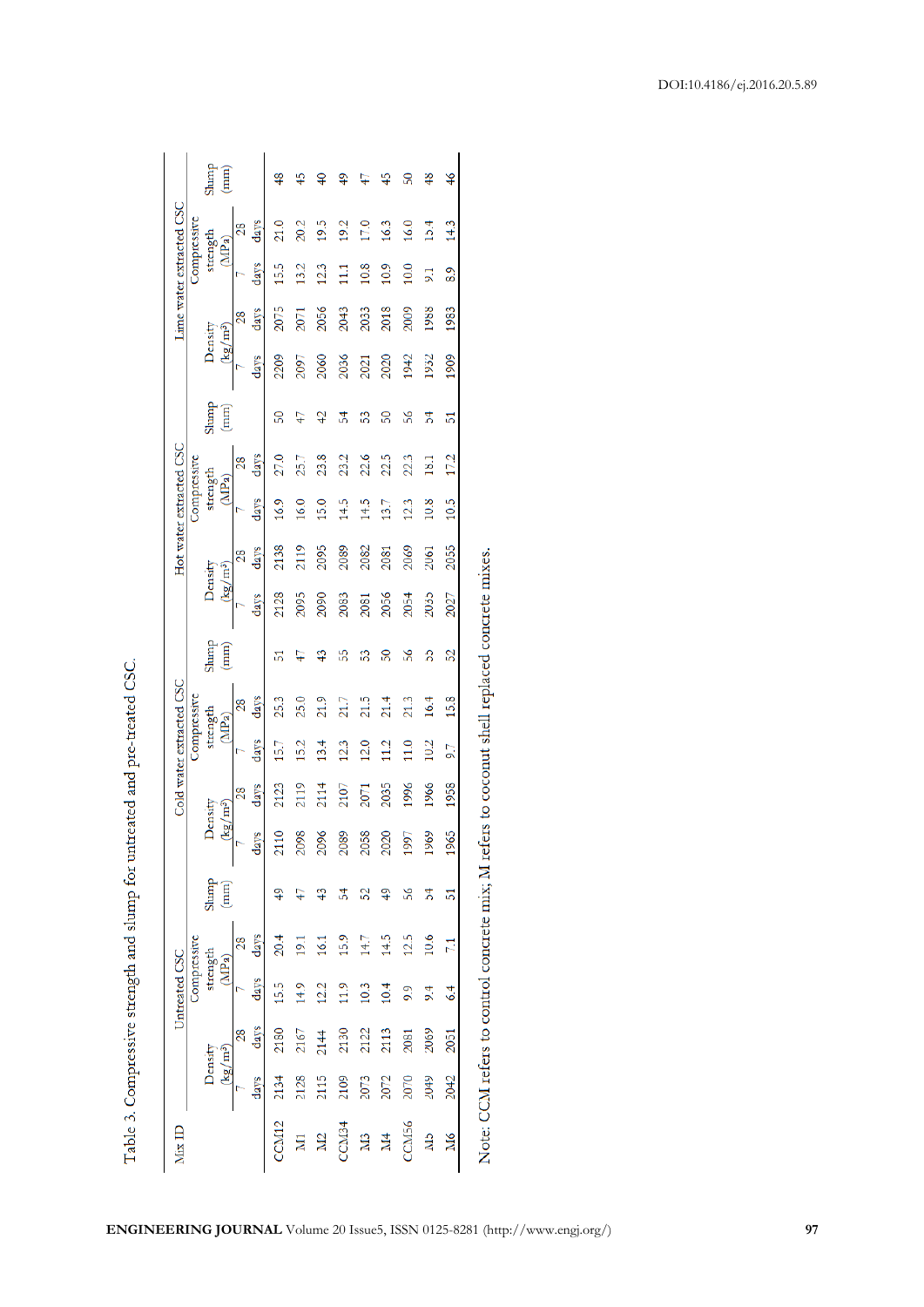

Fig. 7. Relationship between 28 day density versus compressive strength.

Replacement of cement with GGBFS in concrete showed an initial reduction; however marginal strength reduction was noticed at higher substitution of slag. With increase in curing period the reduction in compressive strength was slightly lower as noticed in Fig. 9. It can be drawn from the experimental results that there was not much difference observed for 25% GGBFS substituted concrete as compared to 50% GGBFS incorporated concrete mixes. This may be due to the faster hydration of GGBFS with Portland cement and thus higher addition can potentially leads to higher formation of calcium silicate hydrate gel.

#### **4.3. Ultrasonic Pulse Velocity (UPV)**

Ultrasonic pulse velocity measurement was used to predict the homogeneity and quality of concrete produced with the incorporation of CS. The UPV values for all the untreated and pre-treated CSC does not show any significant difference, which emphasize that there is not any change in the internal voids structure due to the addition of untreated and pre-treated CS incorporated concrete. A typical graphical representation of the UPV values, compressive strength and C/F ratio for untreated CSC was shown in Fig. 10. From Fig. 10 it can be observed that a good exponential correlation of regression factor of 0.841 was obtained. Also the UPV varied between 3900 - 4600 m/sec which shows that the quality of concrete is in the acceptable range according to IS 13311-part 1-1992 [17]. This proves that the matrix and CS are in intact in concrete and only at the time of failure it is seen that the interface bond is poor and which shows that the UPV values would not have much impact on the different types of pre-treatment conducted on CS. Similarly, the UPV values of palm shell concrete for various heat treated palm shell does not showed much difference [18].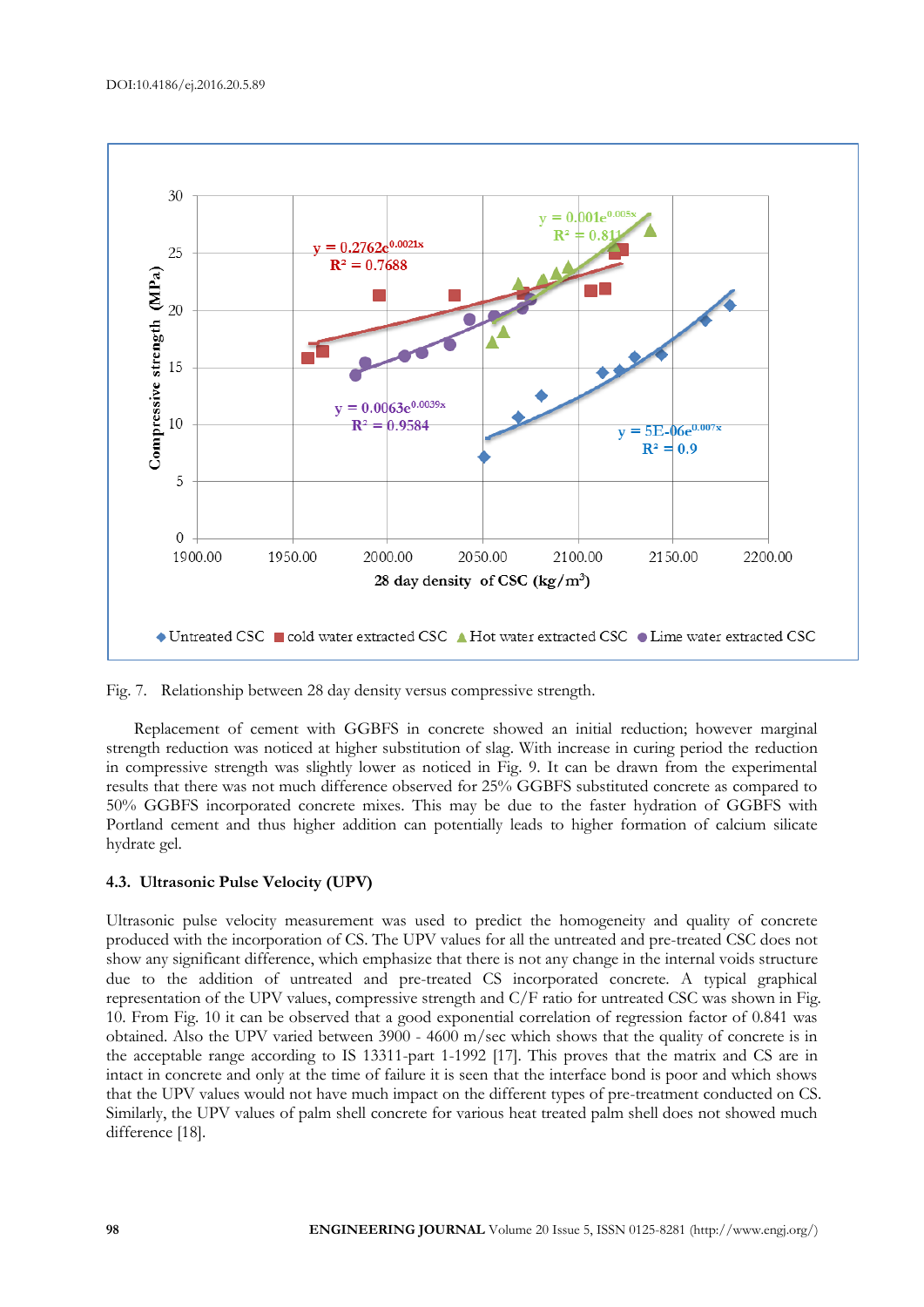

Fig. 8. Relationship between 7 day compressive strength versus 28 day compressive strength.



Fig. 9. Relationship between % of GGBFS versus compressive strength for untreated CSC.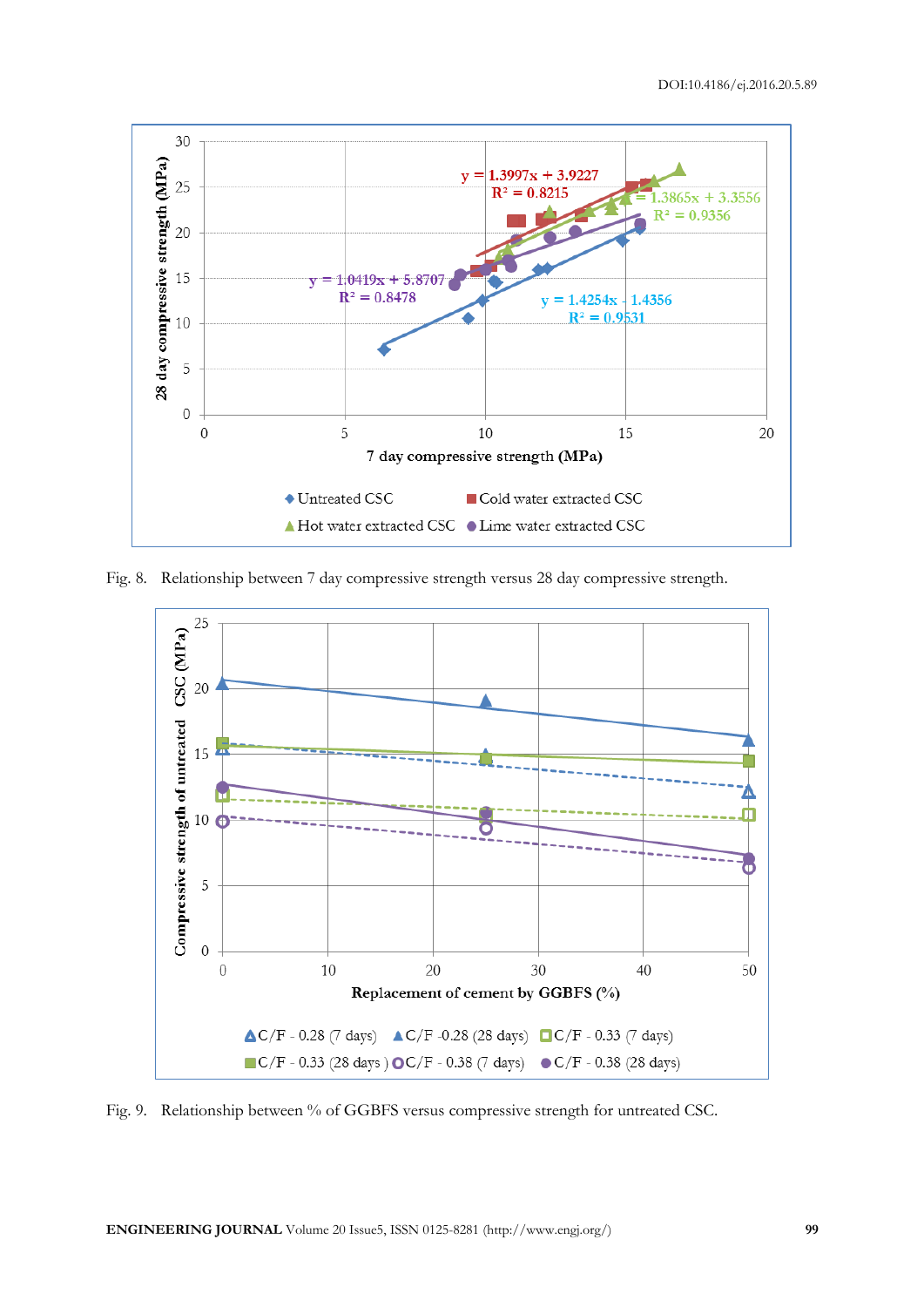

Fig. 10. Relationship between UPV versus compressive strength and C/F ratio of untreated CSC.

#### **4.4. Empirical Relationship**

From the test results, a linear empirical relationship were computed between slump and percentage of GGBFS addition for C/F ratio of 0.28 (see Fig. 5). A regression coefficient of more than 0.8 was obtained for all the mix. An exponential relationship between density and compressive strength at 7 and 28 days was obtained and shown in Figs. 6 and 7. This evidently shows the correlation existing between the physical and mechanical characteristics of CSC. Also it can be noted from Figs. 6 and 7 that the empirical relationship obtained for various C/F ratios at 7 and 28 days does not show any significant difference and it can be concluded that it follows a similar trend till 28 days. Empirical relationship was drawn at 28 day compressive strength (f'cr) for untreated, cold water extracted, hot water extracted and lime water extracted CSC with an acceptable regression coefficient of 0.859, 0.768, 0.810 and 0.958 as given below:

Untreated CSC for various mixes at 28th day,

$$
f_{\rm cr} = 5 \times 10^{-06} \rm e^{0.007} \rm P \tag{1}
$$

Cold water extracted CSC for various mixes at 28th day,

\n
$$
f_{cr} = 0.276e^{0.002p}
$$
\n(2)

Hot water extracted CSC for various mixes at 28th day,

$$
f_{cr} = 0.001e^{0.0049p} \tag{3}
$$

Line water extracted CSC for various mixes at 28th day,

\n
$$
f_{cr} = 0.006e^{0.003p}
$$
\n(4)

$$
f_{\rm cr} = 0.006e^{0.003p}
$$

where, 'ρ' is the density of concrete at 28th day in kg/m3.

From the above equation it is clear that the mean compressive strength ( $f<sub>cr</sub>$ ) of untreated CSC yields a lower value than compared to other pre-treated CSC.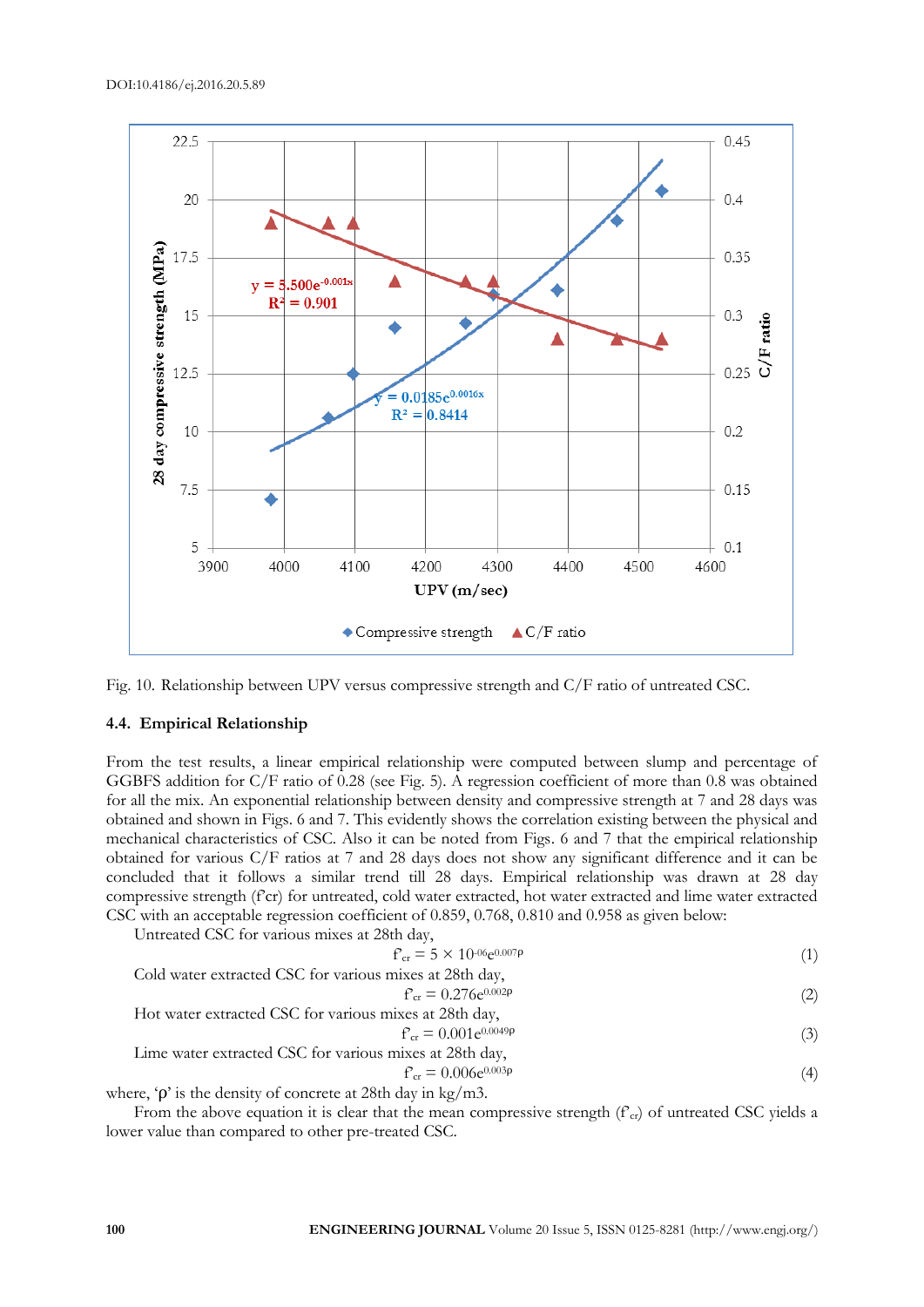# **5. Conclusions**

From the experimental studies conducted, the following conclusions are drawn which exhibits the characteristics of CS replaced concrete composites.

- Low cost structural light weight concrete was produced using agricultural waste CS; industrial waste GGBFS and M-sand.
- Workability of the CSC decreases as GGBFS was replaced by 0%, 25% and 50% by mass of binder.
- Of the various cost effective pre-treatment techniques like, cold water extraction, hot water extraction and lime water extraction performed on CS, hot water extraction was effective and a higher compressive strength of 27.0 MPa at 28 days was achieved.
- Compressive strength properties were greatly affected by the decrease in density and increase in C/F ratio resulting in loss of strength.
- Pre-treatment of CS showed convincingly improved strength properties due to the removal of organic retarders which affects the setting and hardening of cement.
- Addition of GGBFS reduces the compressive strength. The compressive strength of CSC for mix M1 produced by replacing 25% of binder by GGBFS was in close vicinity to control concrete (CCM12) produced using 100% cement. Hence concrete with 25% replacement of GGBFS can be used successfully.
- Since, CS has good impact and crushing strength, various other pretreatment methods can be used to increase its compatibility with mortar for enhancing interface bond strength.

Test results evidently exhibited CS as one promising material that can be used to substitute aggregates in concrete. Also the sustainability of the material in the long run is another compromising solution for alternative construction materials that can be a substitute for conventional materials used in concreting.

#### **References**

- [1] K. Gunasekaran, R. Annadurai, and P. S. Kumar, "Plastic shrinkage and deflection characteristics of coconut shell concrete slab," *Construction and Building Materials*, vol. 43, pp. 203–207, 2013.
- [2] P. Shafigh, M. Z. Jumaat, H. B. Mahmud, and U. J. Alengaram, "Oil palm shell lightweight concrete containing high volume ground granulated blast furnace slag," *Construction and Building Materials*, vol. 40, pp. 231–238, 2013.
- [3] A. Basheerudeen and S. Anandan, "[Particle packing approach for designing the mortar phase of self](http://www.scopus.com/record/display.uri?eid=2-s2.0-84899761855&origin=resultslist&sort=plf-f&src=s&st1=sivakumar&st2=&nlo=1&nlr=20&nls=count-f&sid=5C3F5600850E48AD9ED517FF78A3F3ED.FZg2ODcJC9ArCe8WOZPvA%3a1123&sot=anl&sdt=aut&sl=39&s=AU-ID%28%22Sivakumar%2c+Anandan%22+55578612200%29&relpos=2&citeCnt=0&searchTerm=AU-ID%28%5C%26quot%3BSivakumar%2C+Anandan%5C%26quot%3B+55578612200%29)[compacting concrete,](http://www.scopus.com/record/display.uri?eid=2-s2.0-84899761855&origin=resultslist&sort=plf-f&src=s&st1=sivakumar&st2=&nlo=1&nlr=20&nls=count-f&sid=5C3F5600850E48AD9ED517FF78A3F3ED.FZg2ODcJC9ArCe8WOZPvA%3a1123&sot=anl&sdt=aut&sl=39&s=AU-ID%28%22Sivakumar%2c+Anandan%22+55578612200%29&relpos=2&citeCnt=0&searchTerm=AU-ID%28%5C%26quot%3BSivakumar%2C+Anandan%5C%26quot%3B+55578612200%29)" *[Engineering Journal](http://www.scopus.com/source/sourceInfo.uri?sourceId=21100197000&origin=resultslist)*, vol. 18, no. 2, pp. 127-140, 2014.
- [4] B. S. Divsholi, T. Y. D. Lim, and S. Teng, "Durability properties and microstructure of ground granulated blast furnace slag cement concrete," *International Journal of Concrete Structures and Materials*, vol. 8, no. 2, pp. 157–164, 2014.
- [5] K. Gunasekaran, P. S. Kumar, and M. Lakshmipathy, "Mechanical and bond properties of coconut shell concrete," *Construction and Building Materials*, vol. 25, pp. 92–98, 2011.
- [6] K. Gunasekaran, R. Annadurai, and P. S. Kumar, "A study on some durability properties of coconut shell aggregate concrete," *Materials and Structures*, vol. 48, no. 5, pp. 1253-1264, 2013. doi: 10.1617/s 11527-013-0230-2
- [7] S. R. Karade, "Developments in cement-bonded composite material technology," In *Proceedings of National Seminar on Modern Trends in Architectural and Civil Engineering Practices*, 2007, pp. 57–64.
- [8] T. E. Omoniyi and B. A. Akinyemi, "Hydration characteristics of bagasse in cement-bonded composites," *International Journal of Composite Materials*, vol. 3, no. 1, pp. 1-6, 2013.
- [9] S. Venkataraman, T. R. Ramanujam, and V. S. Venkatasubbu, "Antifungal activity of the alcoholic extract of coconut shell—*Cocos nucifera* Linn.," *Journal of Ethno Pharmacology*, vol. 2, pp. 291-293, 1980.
- [10] S. R. Karade, "Cement bonded composites from lignocellulosic wastes," *Construction and Building Materials* vol. 24, pp. 1323–1330, 2010.
- [11] M. A. Mannan, J. Alexander, C. Ganapathy, and D. C. L. Teo, "Quality improvement of oil palm shell (OPS) as coarse aggregate in lightweight concrete," *Building and Environment*, vol. 41, pp. 1239–1242, 2006.